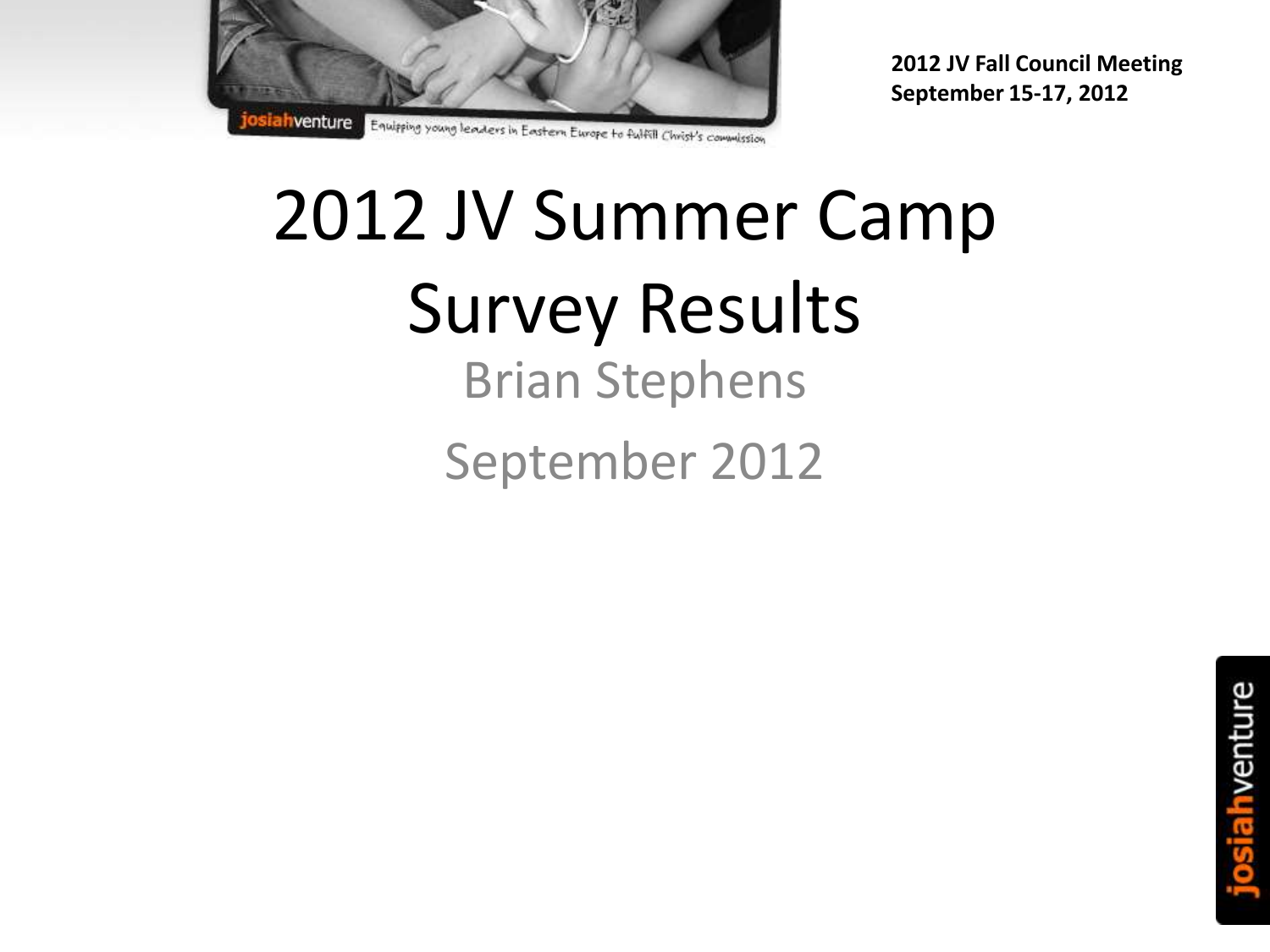

#### Equipping young leaders in Eastern Europe to Pulfill Christ's commission

### Survey process

- Typically conducted on last day of camp
- Data entered by intern, camp leader, student
- Spreadsheet shared with church leader
- Surveys returned to church leader to evaluate qualitative date/follow-up

### • Responses

- 62 camps conducted the survey (3 more than 2011)
- 2,093 surveys collected (believers and unbelievers)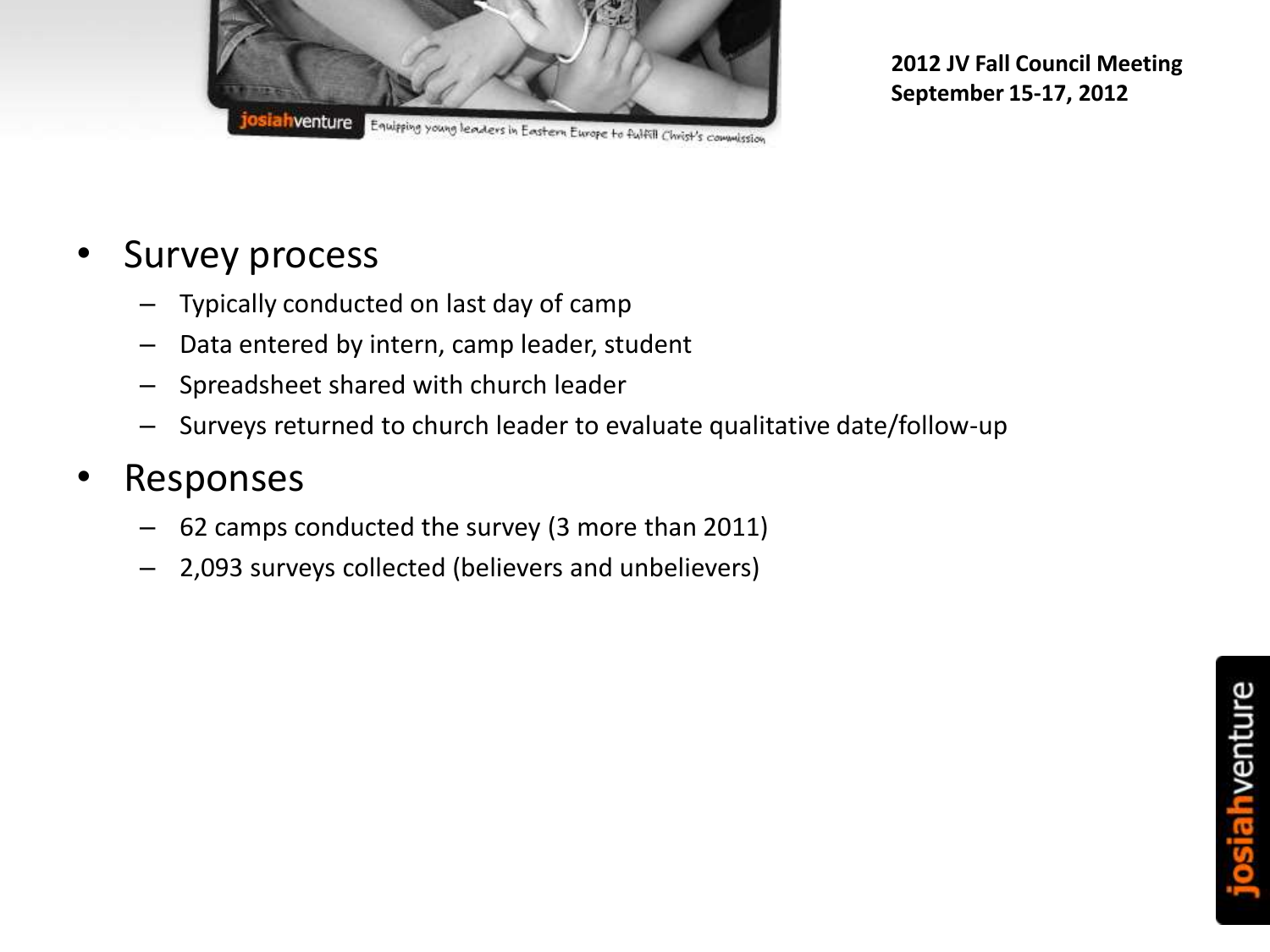

# **Camp Demographics**

• Determined unbelievers based on their answer to the following question:

**Have you made a decision to put your faith in Jesus Christ and become a follower of Jesus Christ?**

- 1. No
- 2. No, but I am interested in talking with someone about this
- 3. Yes, at camp
- 4. Yes, before camp
- If they answered #4 they were a believer, all others were unbelievers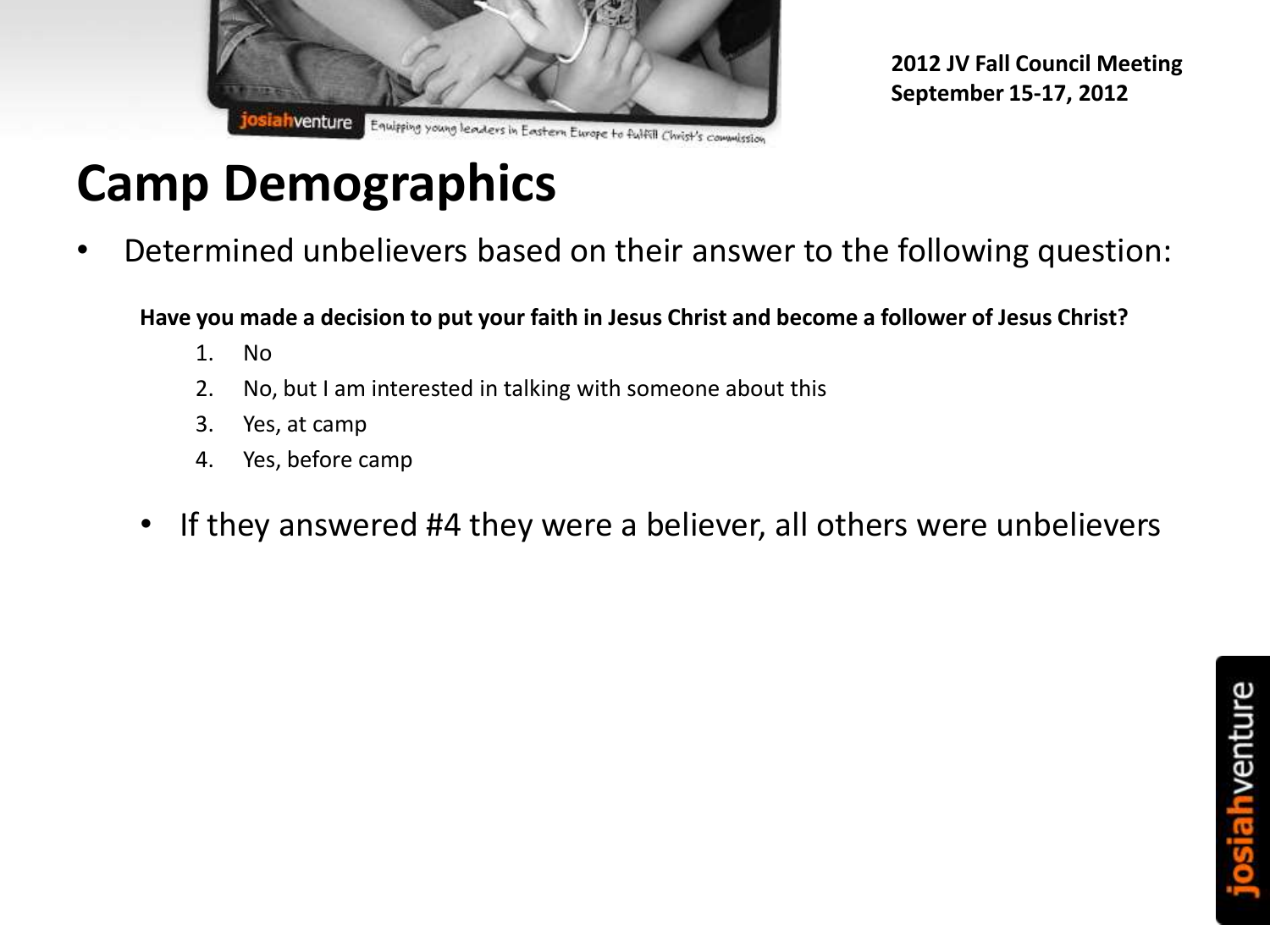

# **Camp Demographics - Unbeliever**

- 49% of responders were from unbelievers
	- Possible that some believers answered "Yes, at camp", but percentage is similar to camp stats

| <b>Decision</b>                              | #    | %      | % Unbelievers |
|----------------------------------------------|------|--------|---------------|
| No                                           | 246  | 11.8%  | 23.9%         |
| No, but I want to talk to someone about this | 259  | 12.4%  | 25.1%         |
| Yes, at camp                                 | 526  | 25.1%  | 51.0%         |
| Yes, before camp                             | 940  | 44.9%  |               |
| No Answer                                    | 122  | 5.8%   |               |
| <b>Grand Total</b>                           | 2093 | 100.0% |               |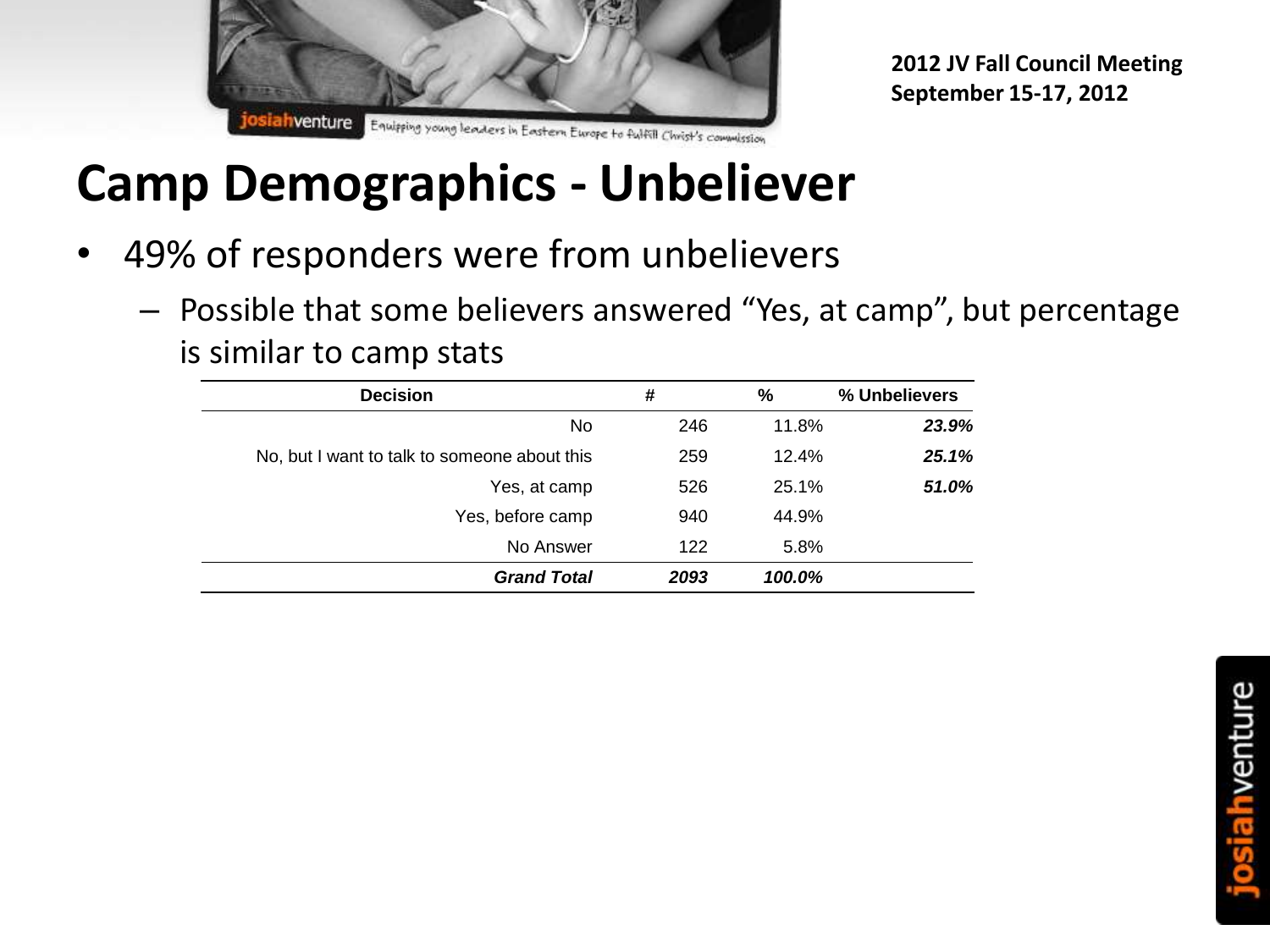

# **Camp Demographics**

- Age
	- Average age at camp was 16.6 years old
	- 15.9 for Unbelievers, 17.4 for Believers
- Gender
	- 64% were female (same as 2011 survey)
- Previous Camps
	- 61% of unbelievers were attending their first camp (Up from 47% in 2011 survey)
	- Over 40% of believers were at their first camp (Up from 30% in 2011 survey)





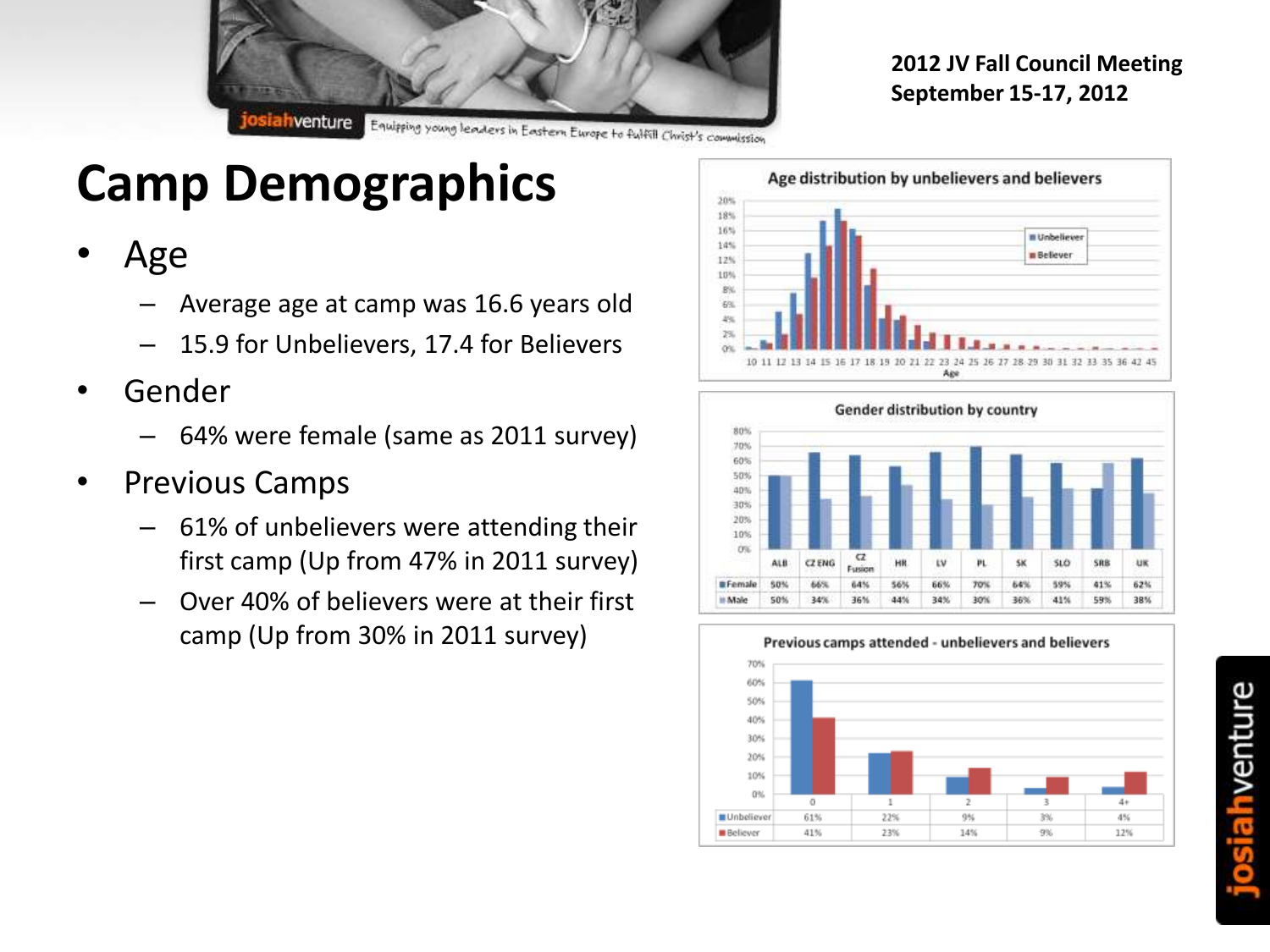

# **Questions on relationships and Bible**

### **Students rated from disagree to agree based on views before and after camp**

1: "Strongly disagree", 2: "Disagree", 3: "Neutral", 4: "Agree", 5: "Strongly agree"

- 1. I have an interest in a deeper relationship with Christians in my city.
- 2. I have an interest in a deeper relationship with Jesus Christ.
- 3. I believe Jesus Christ wants a relationship with me.
- 4. The Bible is relevant to my life.
- 5. I believe that the Bible is trustworthy.
- 6. I have a desire to read and learn more about the Bible.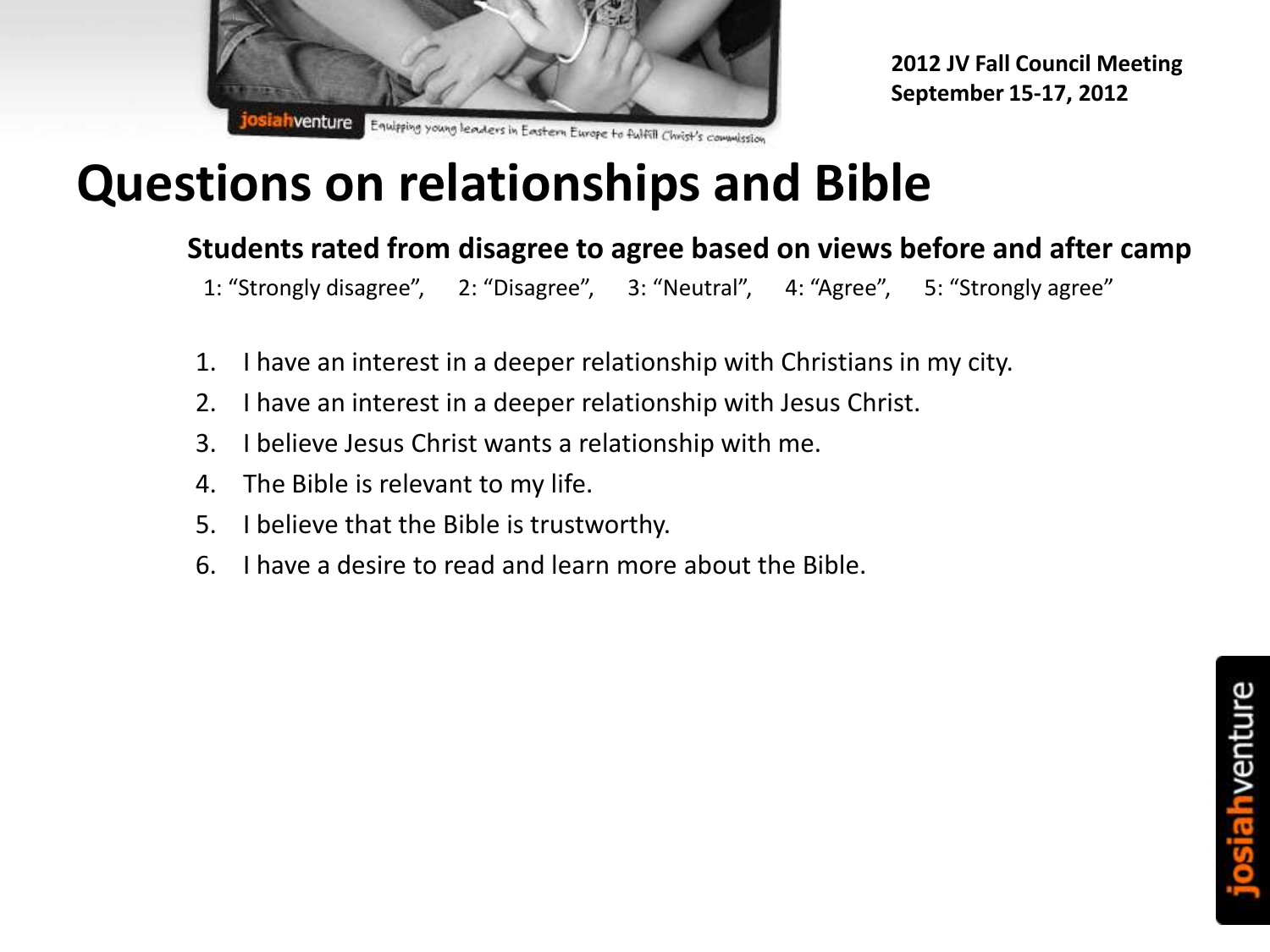

# **Questions on God, sin, and Jesus Christ**

**Students answered Agree, Disagree, or Unsure based on their views before and after camp**

- 1. God exists
- 2. I have sin in my life
- 3. My sin separates me from God
- 4. Jesus Christ is the only solution to my sin and separation from God
- 5. Jesus Christ died for my sins
- 6. I care about my relationship with God
- 7. I have taken a step closer to a relationship with God this week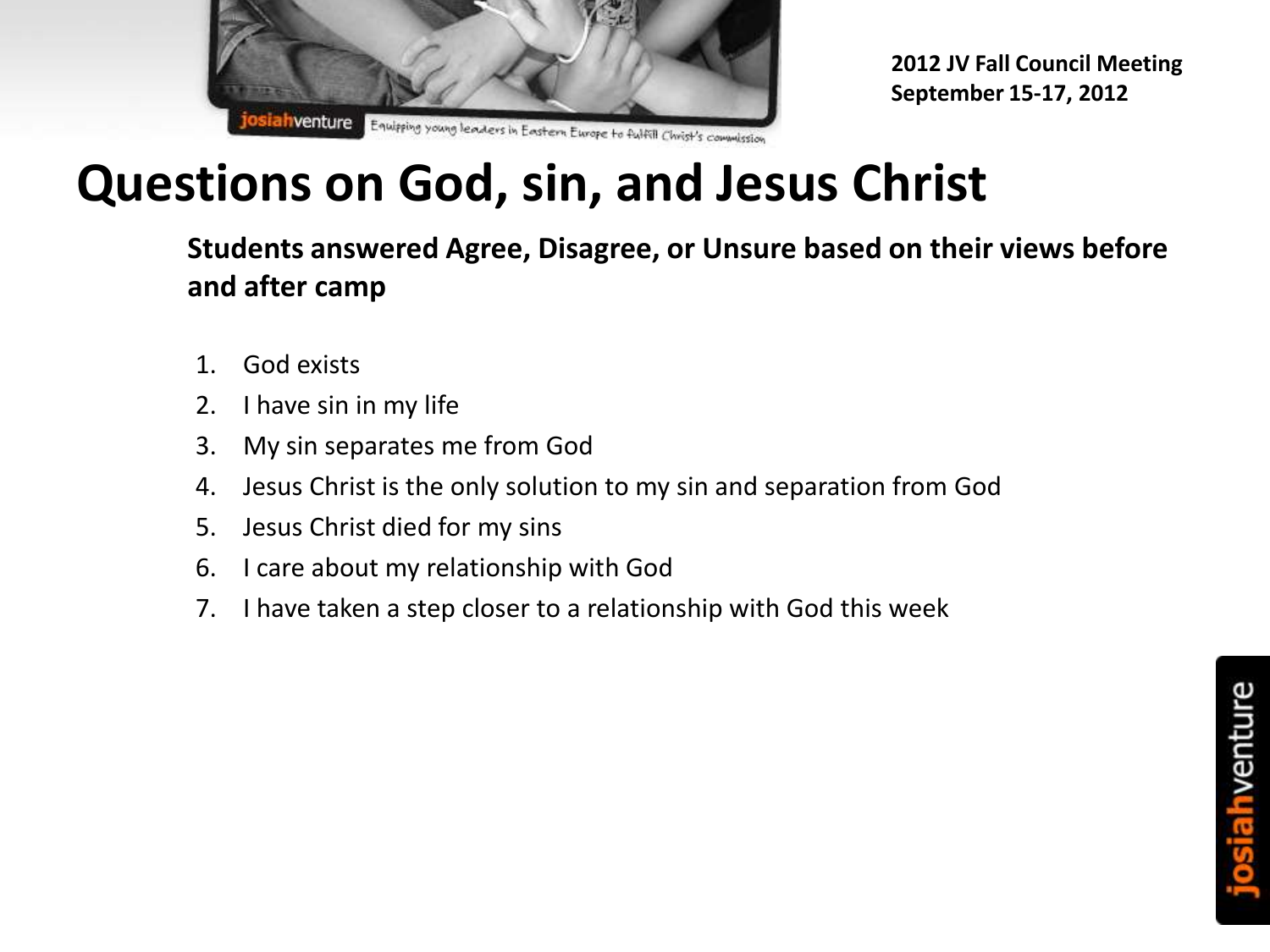

### **Impact of previous camps on camp impact**

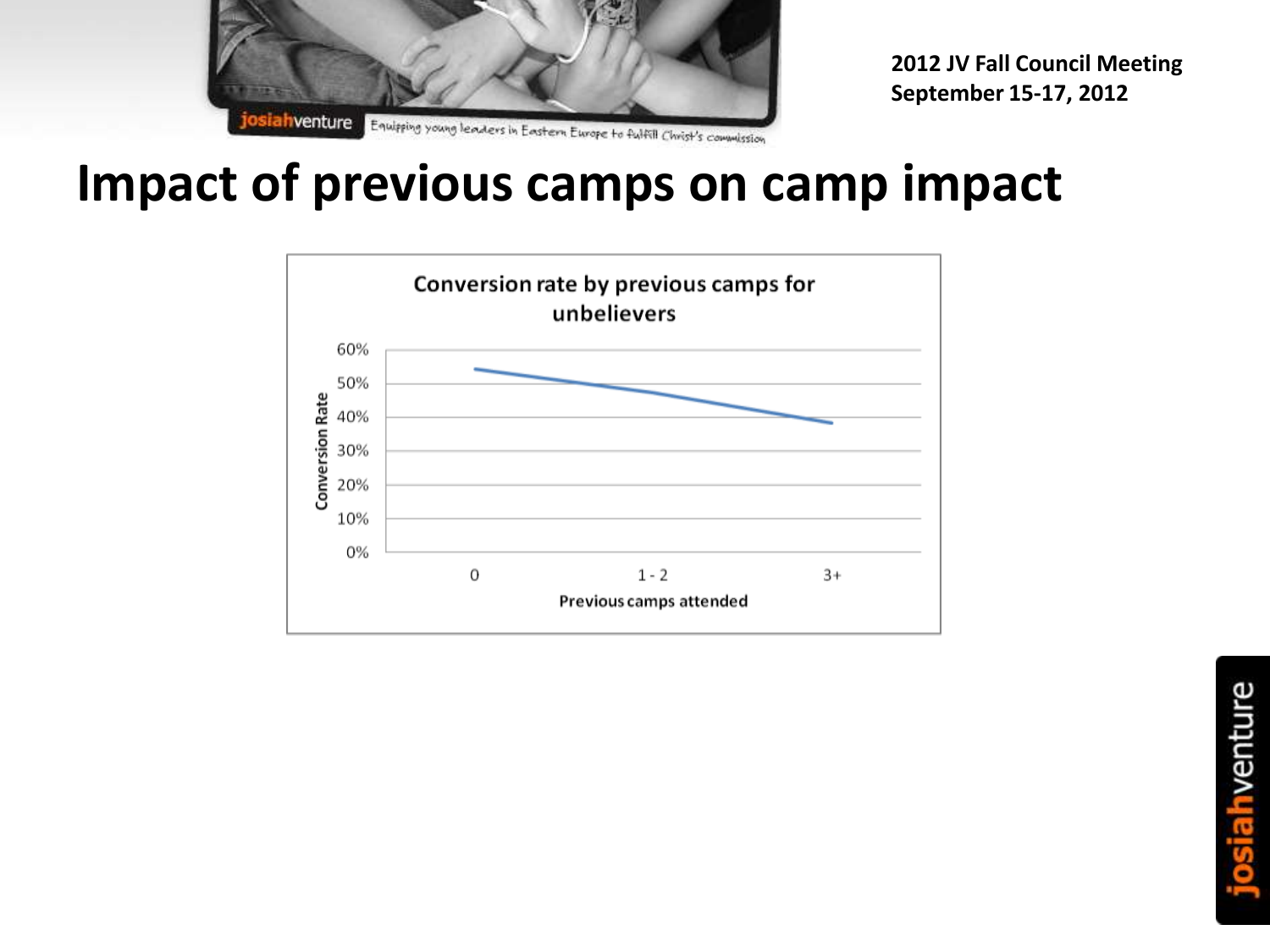

## **Impact of age on camp impact**





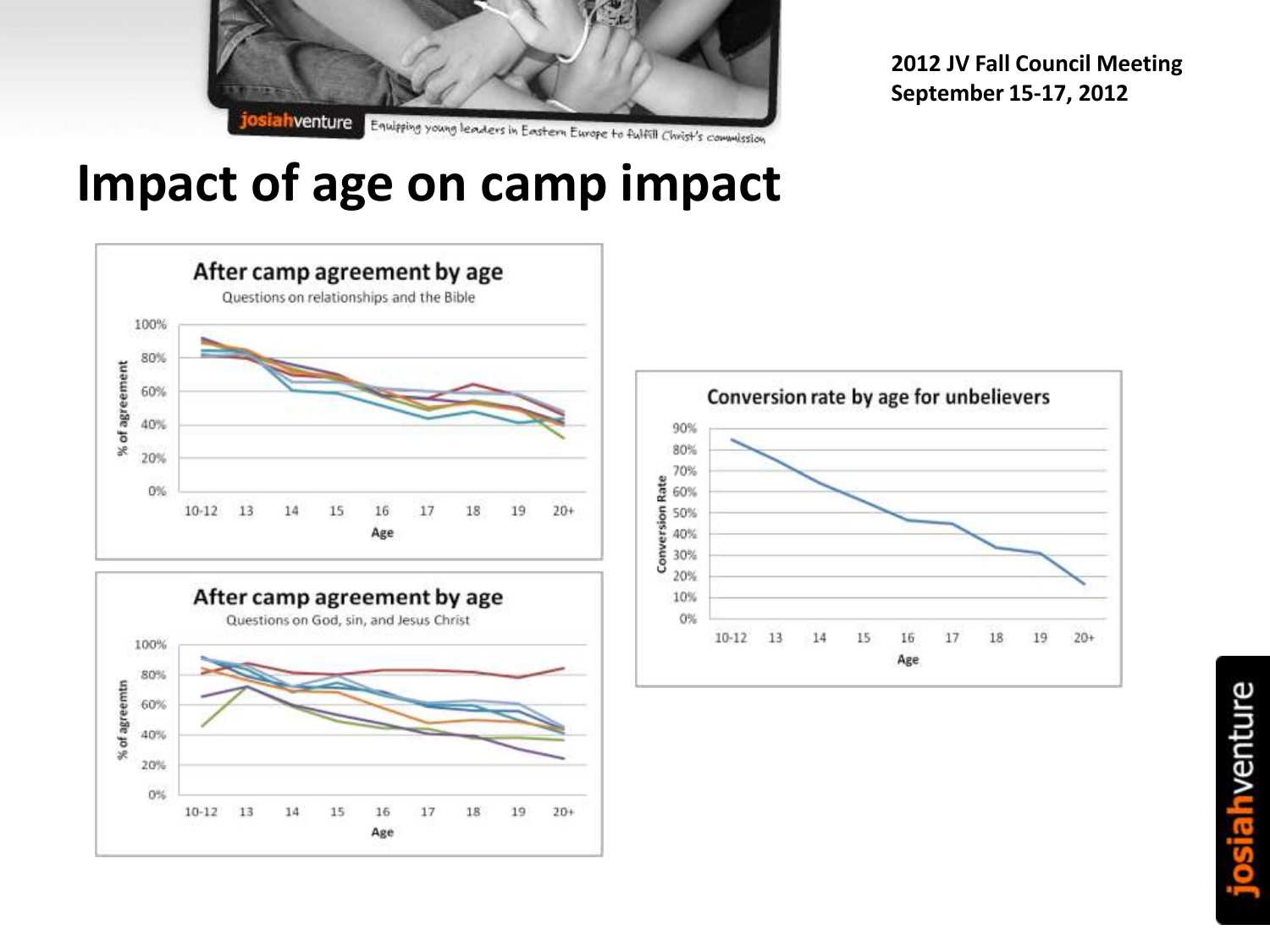

### **Impact of gender on camp impact**



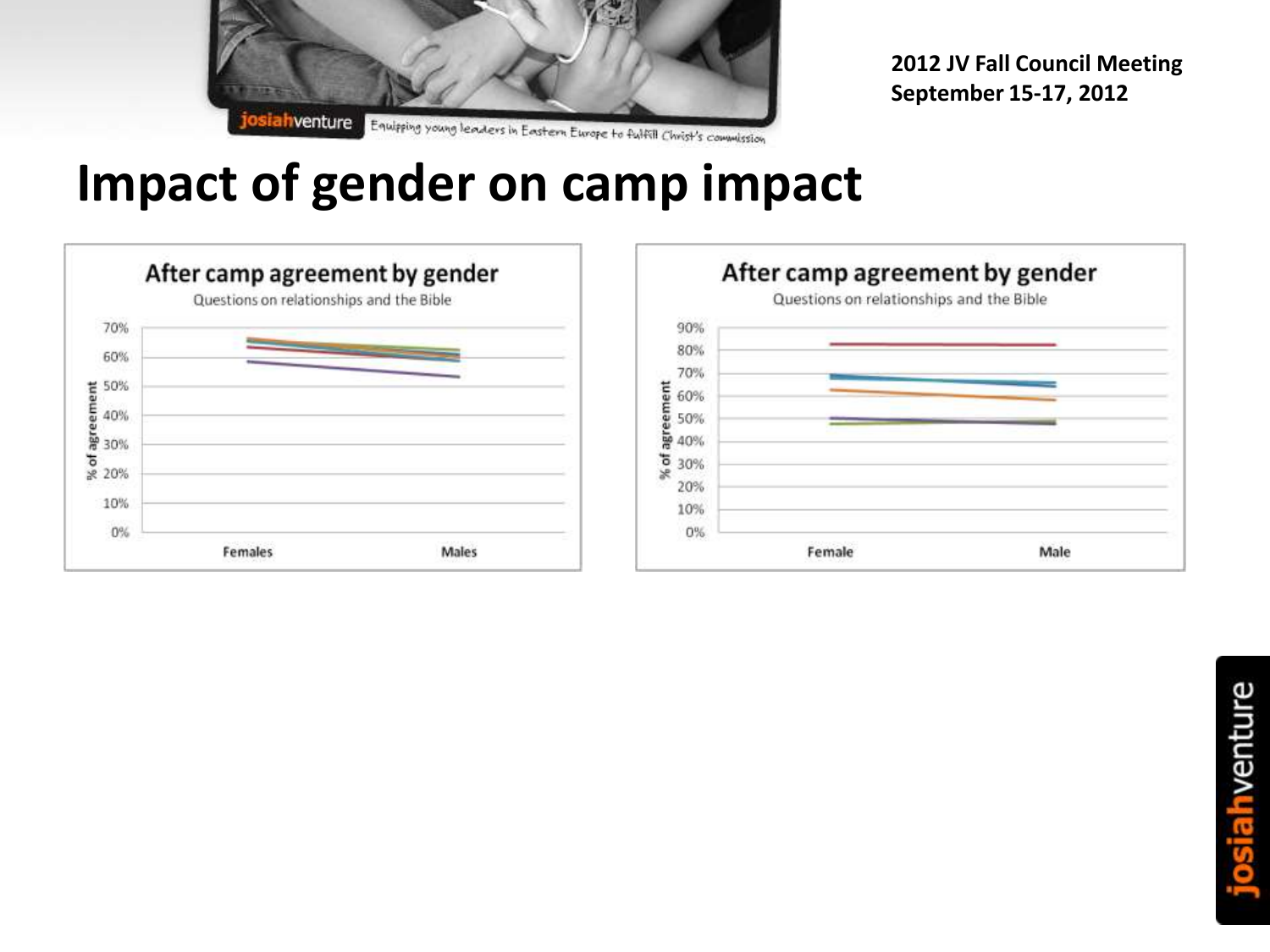

# **Interest in relationships and the Bible**

- **Largest change was in desire to read and learn more about the Bible**
- **87.5% of all students who put their faith in Jesus Christ agreed after camp**
- **Similar impact across previous camp groups**
	- Possibly due to Prodigal son focus?

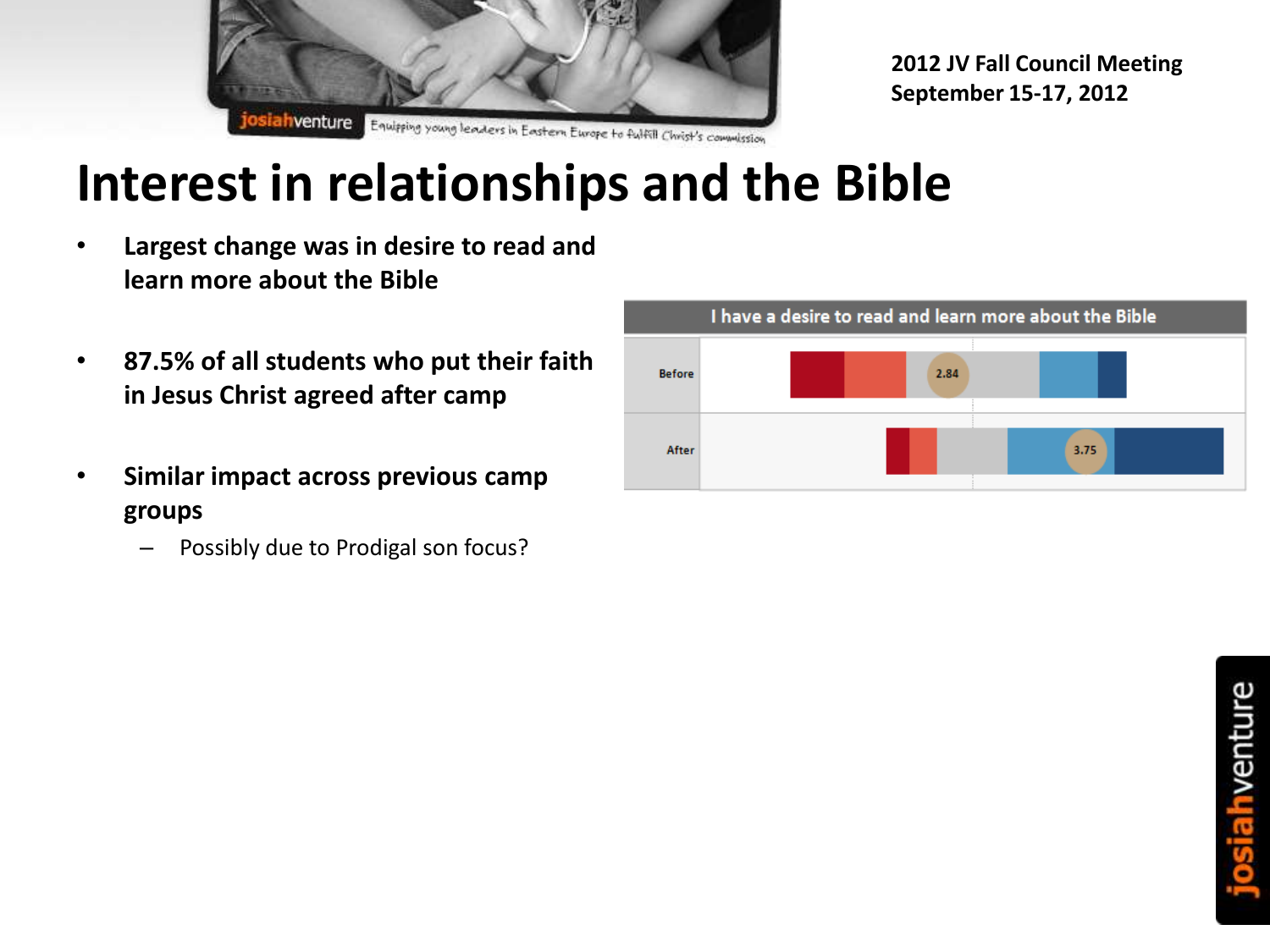

# **Interest in relationships and the Bible**

- **Highest level of agreement before camp was on Bible's trustworthiness**
	- 41% agreed, 22% disagreed
- **Biggest disagreement was on Bible's relevance to their lives**
	- Before camp 39% disagreed, 35% neutral
- **Relevance was the smallest movement for those who did not put their faith in Jesus Christ**
	- Largest shift for them interest in relationship with Christians and desire to read the Bible
- **Those interested in talking – Relevance was highest disagreement/neutral**

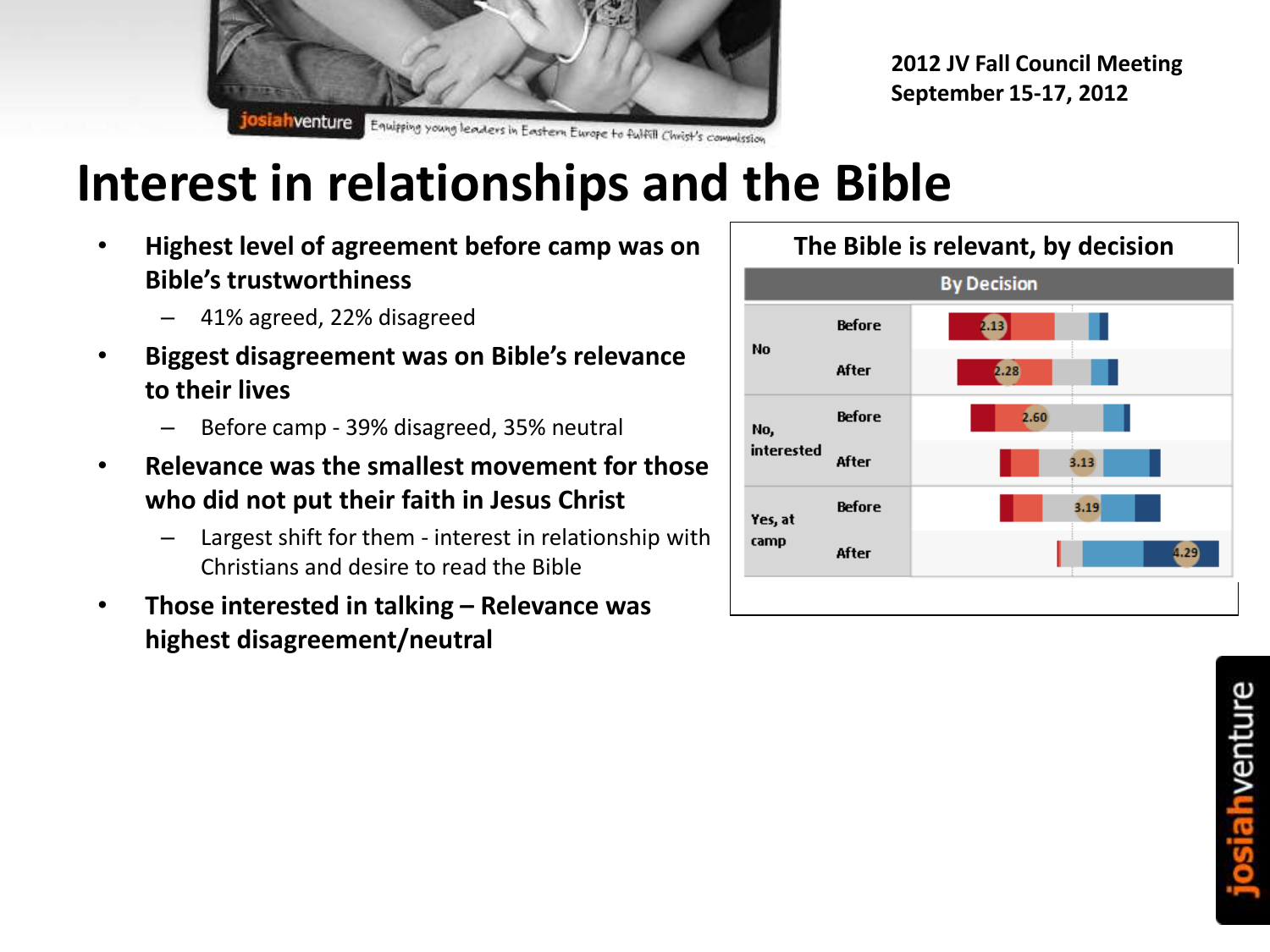

# **Views on God, sin, and Jesus Christ**

- **Biggest shift occurred in Jesus as the only solution to their sin, and whether they care about relationship with God**
- **Actually increase in disagreement in whether they have sin and whether it separates them from God**
	- Wrestling with the impact of their new relationship with Jesus Christ
	- Importance of taking this group through Thrive study

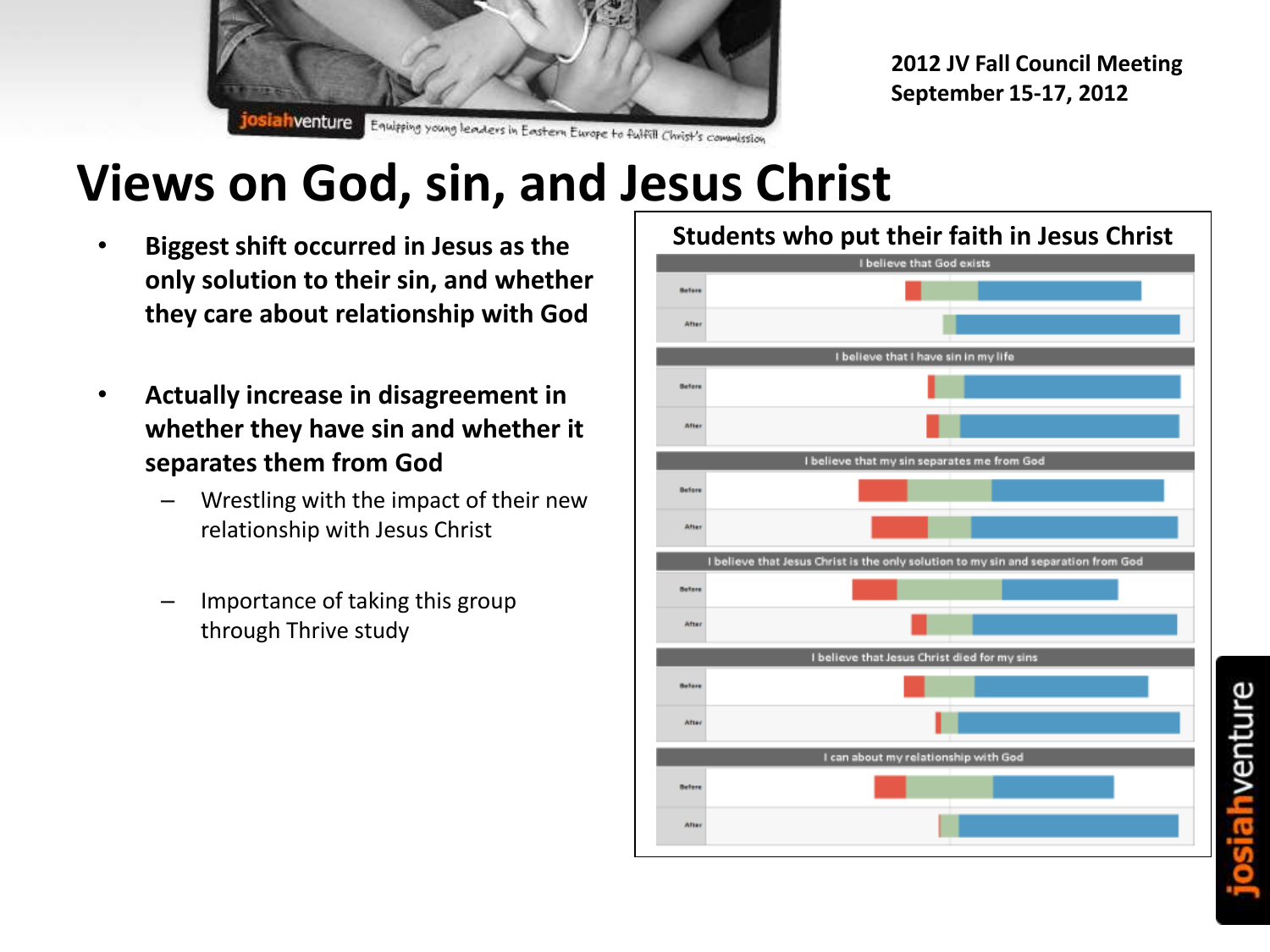

# **Views on God, sin, and Jesus Christ**

- **High agreement on whether they have sin in their lives**
- **Highest disagreement on the impact of their sin and whether Jesus is the only solution**
- **Very small movement in their views in these areas**
- **Biggest change/movement connected to existence of God**

**Students who did not put their faith in Jesus Christ and did not express an interest in talking with someone**

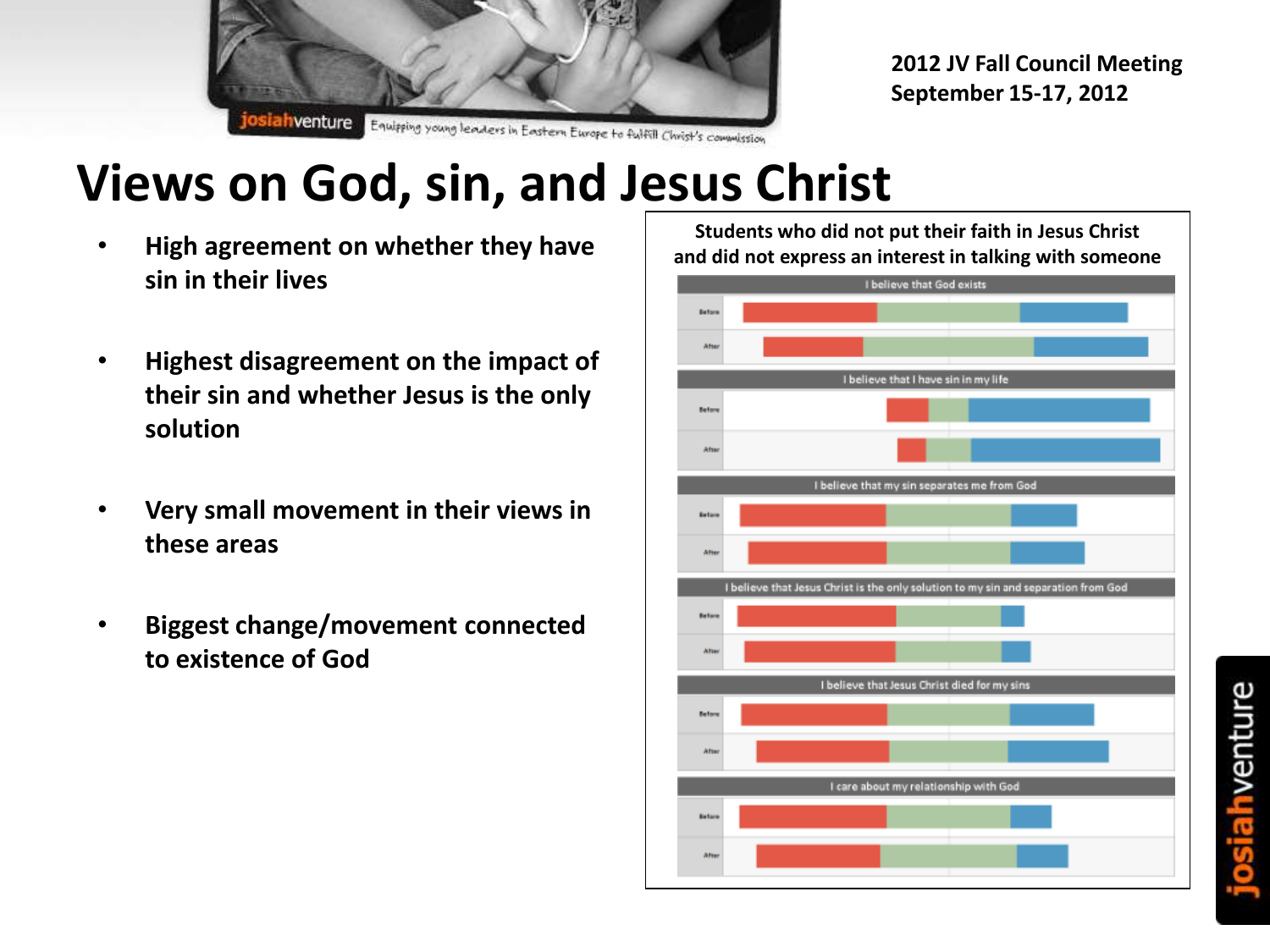

# **Views on God, sin, and Jesus Christ**

- **Much higher level of uncertainty in all questions compared to other group**
- **Disagree/unsure about the impact sin has on relationship with God and whether Jesus is the only solution**
	- High uncertainty on existence of God

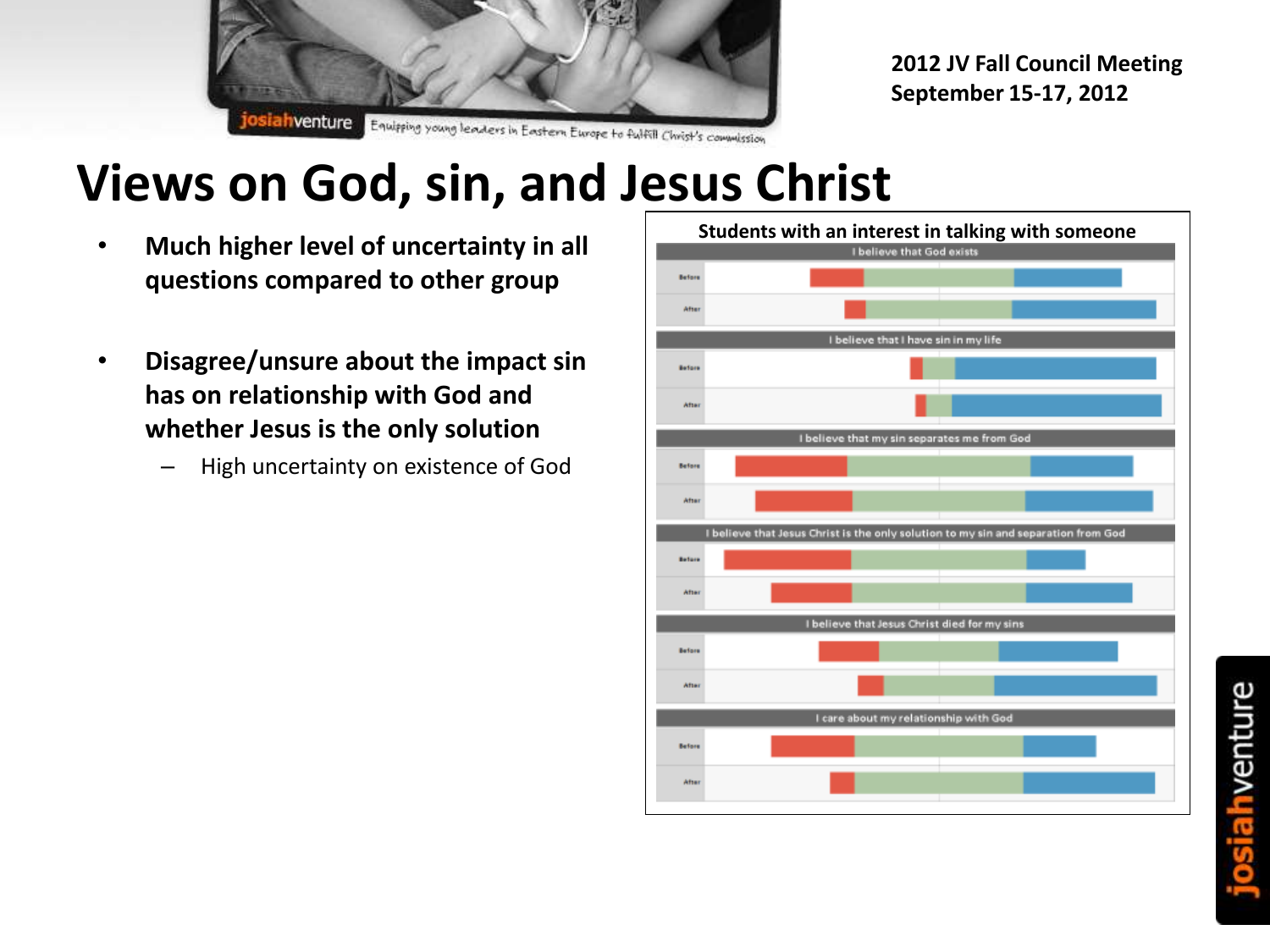

# **Views on God, sin, and Jesus Christ**

### **Students who are interested in talking with someone**

- **Good foundation for engaging in follow-up**
	- Have already expressed an interest
	- Largely agree with sin in their lives and that Jesus Christ died for their sins
	- While many are unsure if they care about their relationship with God, a large portion agree that they took a step closer to a relationship with God



*Importance of LOOK study – the areas they struggle with can be explored more fully*